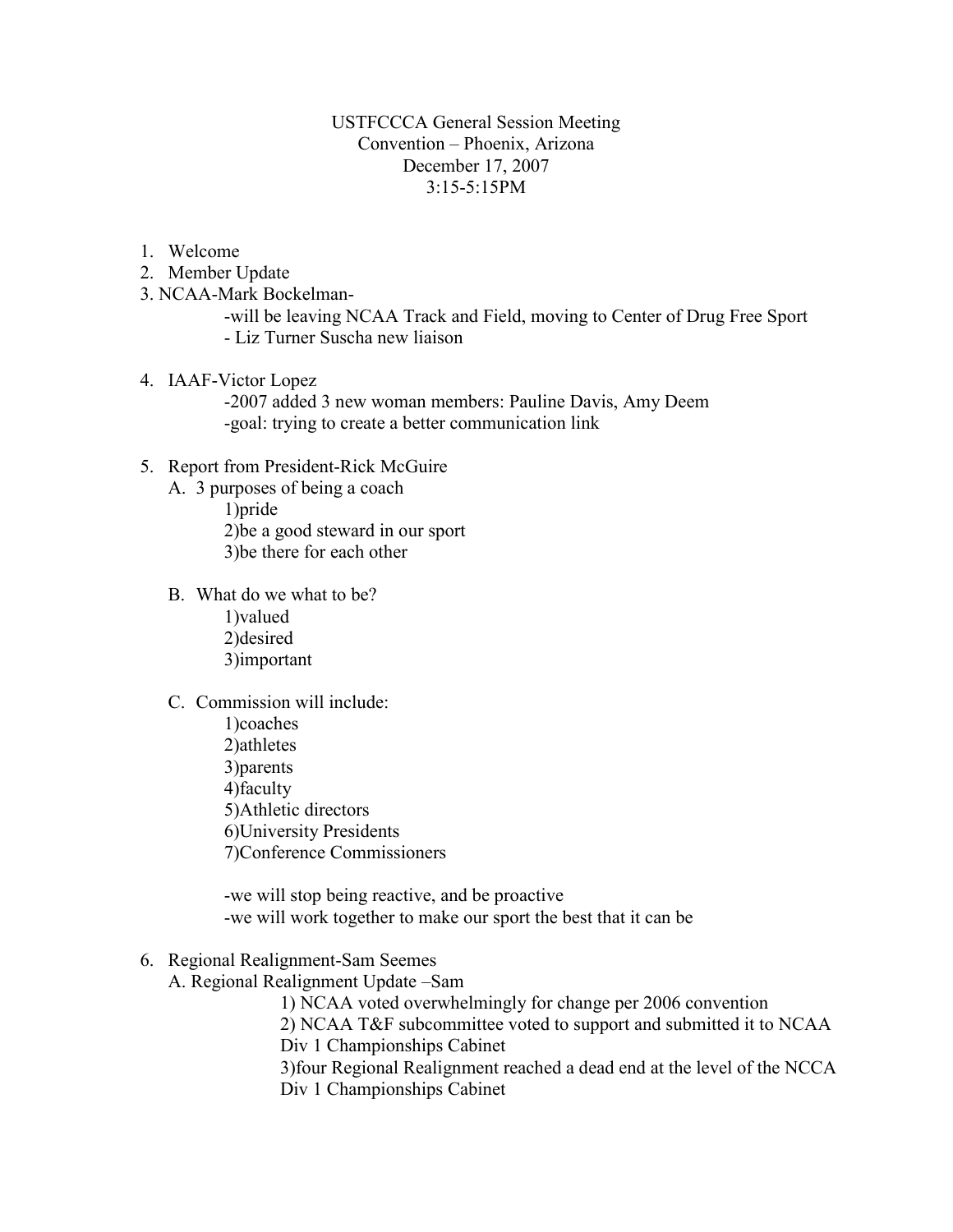Approval Process:

USTFCCCA Div. 1-→NCAA Div.1 T&F Subcommittee→Championships  $Cabinet \rightarrow Brackets \& Formats Subcommitte$ 

#### 2 Options:

Option 1- No change to current system or alignment. Remain the same with no opportunity for change later.

Option 2- change by offering of competitive equity and fitting in the NCAA Championship Cabinet philosophy

> -w/o moving lines of current system -w/o utilizing a descending order list or auto's

### Timeline:

(a)Spring 2005-coaches want Balance (b)Fall 2005-USTFCCCA went to T&F Comm. addressing the problem (c)Dec 2006-coaches pass proposal and NCAA approves (d)Feb 2007-NCAA Div 1 fails to make agenda of NCAA Div 1 Champs Cabinet (e)June 2007- NCAA Champs. Cabinet assigns proposal to Brackets&Formats Subcomm. Tabled until Feb 2008 (f)Conference Call with Brackets&Formats Subcomm, Rick McGuire, Div 1 T&F Committee Cha

Plans:

1.Colorado Plan-entire state of Colorado move to West Region. Swap Nebraska & Univ. of Colorado stays in MidWest -No! however numbers would balance W-804,MW-746,ME-844, E-807

2. Kansas Plan –move Kansas to West, Nebraska and Texas in MidWest

> -No! However numbers would balance W-813,MW-737,ME-844, E-810

3. Oklahoma Plan- Oklahoma to West, Nebraska stays in MidWest -No! Numbers spread W-853,MW-697,ME-844, E-810

4. MidWest Plan-Kansas and Oklahoma to West, Nebraska stays in MidWest

> -No! Numbers spread W-868,MW-682,ME-844, E-810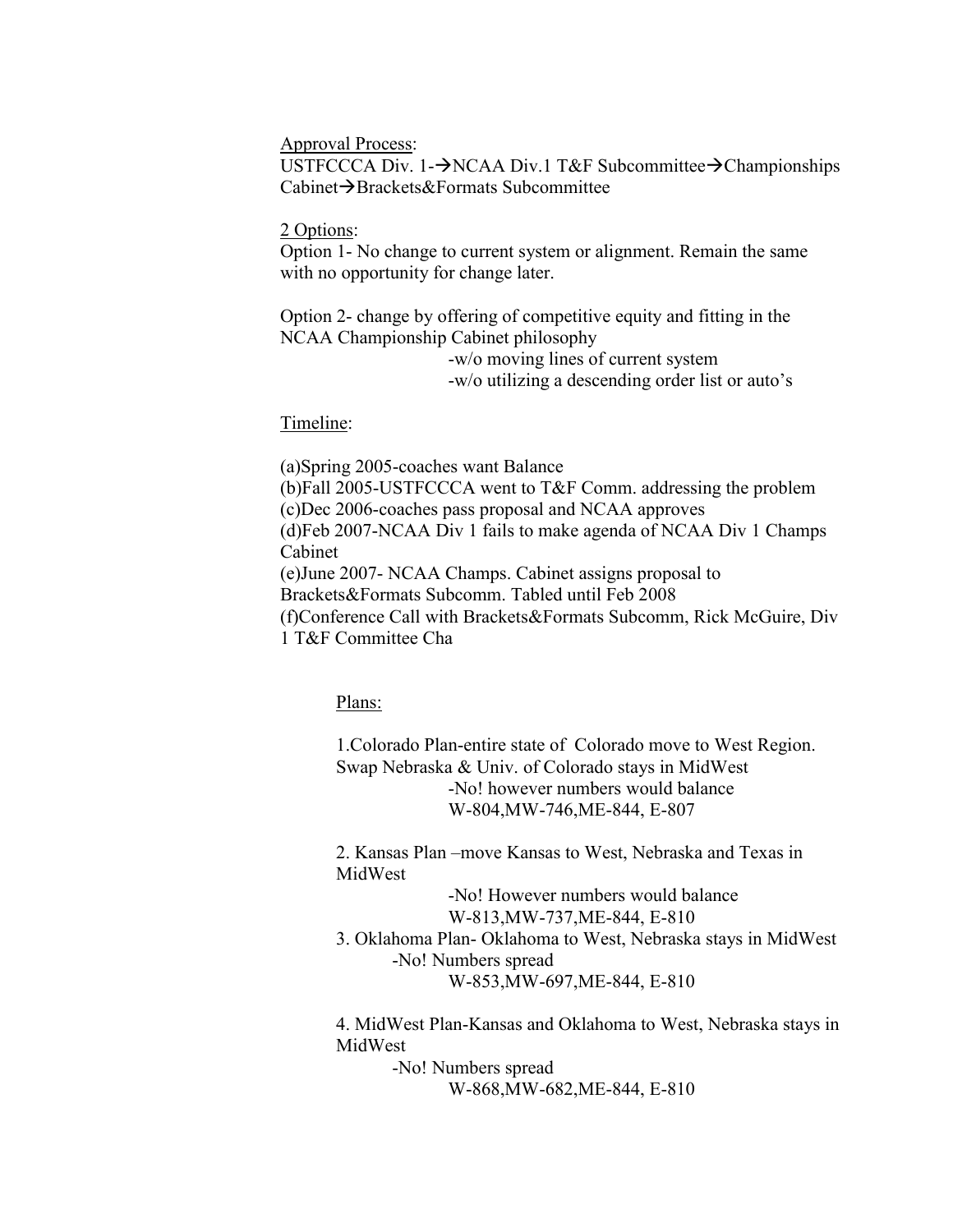5.Fort Worth Plan-add TCU and UT-Arlington to West. Nebraska stays in MidWest

> -No! However, more balance W-825,MW-725,ME-844, E-810

(g)Sept 2007- Bracket&Formats Subcomm. Meet but doesn't find a proposal that they approve (h)Oct 2007- NCAA Div 1 officers develop a spectrum approach

Develop 3 Region Plan (West, Central, East)

- 1. I-35 Plan-SMU,TCU,UT-Arlington, UT-Austin, UTEP, Texas State, Tx.Tech go to West
- 2. State Line Plan-Texas to West. Kansas, Nebraska, ND,SD to Central
- 3 Site Championships
	- 1. SA's compete at Super 72 of National Championships
	- 2. Sweet 16 at a separate site
	- 3. Conference champion automatically qualify for Super 72

Duel Site Plan

- 1. Illinois Plan and Louisiana Plan -Super 64-SA qualifies -each event has 32 at each Super 64 -Sweet 16
- 2. Louisiana Plan -swap LA and IL -one less conference conflict

Single Site Plan

-SA qualifies for super 64, Sweet 16

-Combined Events have 24

-30 Women and 28 Men Conference champions

- -National Descending Order List determines At-Large participants
- 

(i) Nov 2007-Div 1Executive Officers and Ad Hoc vote to recommend Single Site Championship Site Proposal

- -Declared SA ranked according to season performance -serpentine into one of four groups 16
- -Field Events-each competitor gets three attempts
- -HJ and PV proceed up in height until top 4 determined

-Top 9 marks in each get three more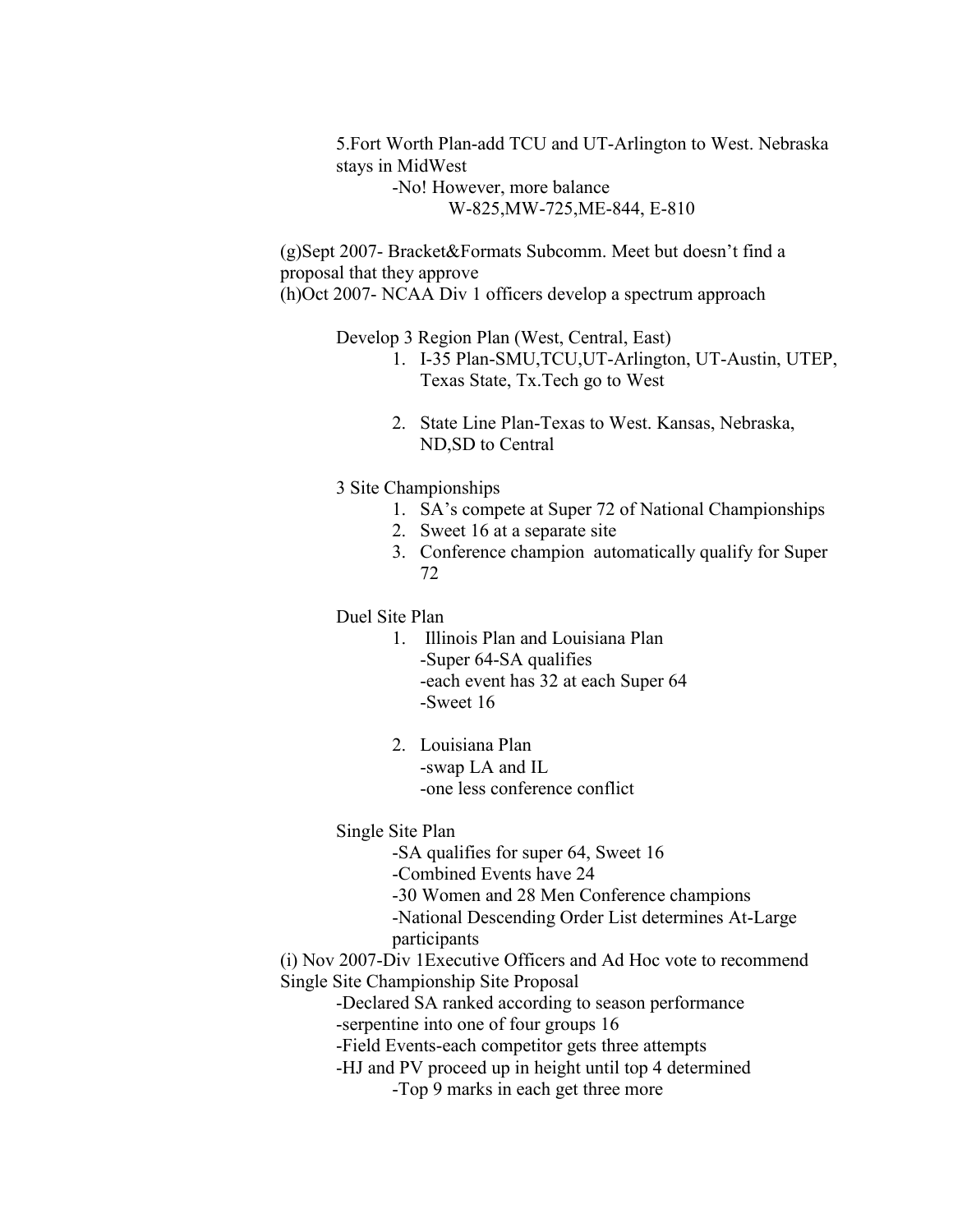-Top 4 marks in each group qualify to Sweet 16 -Examples were provided

Discussion:

-there are facilities that can handle this type of Championship -one (1) site to market our sport

-finances focus on a one (1) Championship Event

-this system provides equity regardless of gender, event, or geography

-this was sent to Executive Committee and all Div 1 coaches -eight (8) proposals (handout)

- 1. W. Freeman (George Mason University)
- 2. Barry Harwich (Dartmouth)
- 3. Dennis Mitchell (Univ. of Akron)
- 4. Kris Grimes (Univ. of Nebraska)
- 5. Bill Webb (Univ. of Tennessee)
- 6. Mike Holloway (Univ. of Florida)
- 7. Andy Eggerth (Kansas State Univ.)
- 8. Patrick Henner (Georgetown Univ.)

(j) Dec 2007- At the Convention

Discussion

Adjournment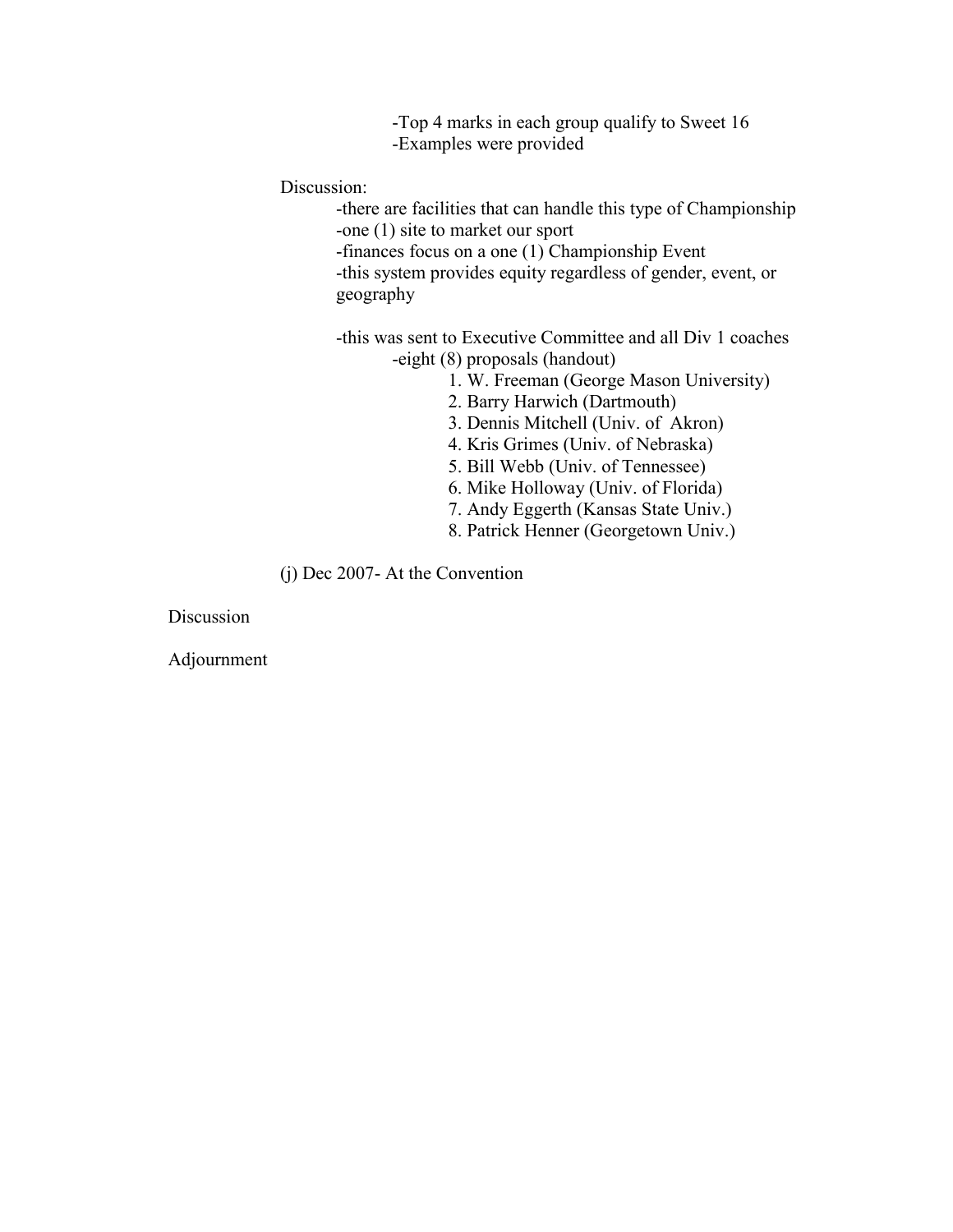# USTFCCCA General Session Meeting Convention – Phoenix, Arizona December 18, 2007 10:00-12:15PM

# Agenda:

- 1. Olympic Trials- Oregon
- 2. POD
- 3. Introduction of Executive Members
- 4. Update of Regional Realignment
- A. Olympic Trials- Oregon- Vin Linnani

-see handout or go to [www.Eugene08.com](http://www.eugene08.com/)

- 1. Mission-create most athlete/coaching friendly environment
- 2. Facilities
	- a. new track
	- b. all events within stadium
	- c. flat surface
	- d. 16,000 capacity
	- e. expanding the West End for Fan's Festival
	- f. new video board
- 3. Pre-Credential-take a digital photo, pre-registrar now
- 4. Housing- all dorms are open, call Judy McConnell
- 5. Airport- Eugene airport or Portland airport
- 6. Host Hotel-Eugene Hilton
- 7. Autzen Stadium-credentials needed
- 8. Practice Track- South Eugene HS (shuttle provided)
- 9. Tickets- sold out for spectators, athletes can purchase 2 tickets per day of competition

# B. POD- Bob Podkaminer

-see handouts

- 1. Removal of Lane Stagger calculations
- 2. Rule change submissions
- 3. Steeplechase water jump approach needs to be same material
- 4. New water jump barriers have to have a length of 3.66m
- 5. Full Rules book online
- 6. Altitude Adjustments-www.ncaa.org. Click Rules.
- 7. Official Video
- 8. Hammer handle measurements clarified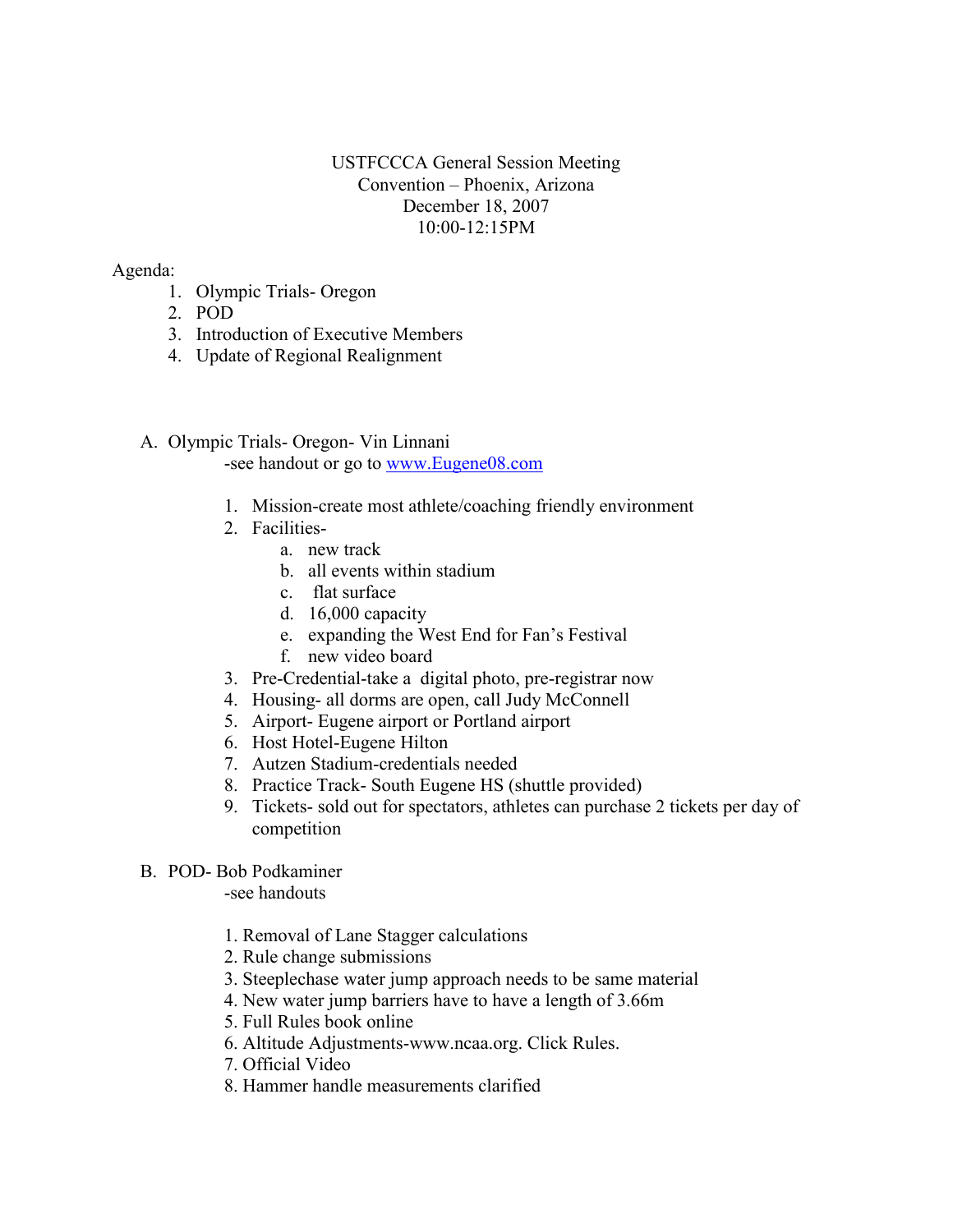C. Introduction of Executive Members

-introduced all USTFCCCA Executive Members and USTFCCCA National Officers -see handout, www.ustfccca.org

USTFCCCA National Office

- 1. Sam Seemes-CEO
- 2. Mike Corn, Assistant Director
- 3. Mandi Magill, Membership Services
- 4. Shannon Murto
- D. Regional Realignment Discussion: much discussion about all proposals pros and cons of each
- E. Ballet topics for Wed, Dec  $19<sup>th</sup>$  at General Session
	- 1. Vote on every proposal
	- 2. Vote for NO change, stay how it is
	- 3. Vote for NO conference champions

**Motion**: look for into Barry Harwick Proposal (Dartmouth College) so we can discuss it further

 $2^{nd} - ?$ 

Adjournment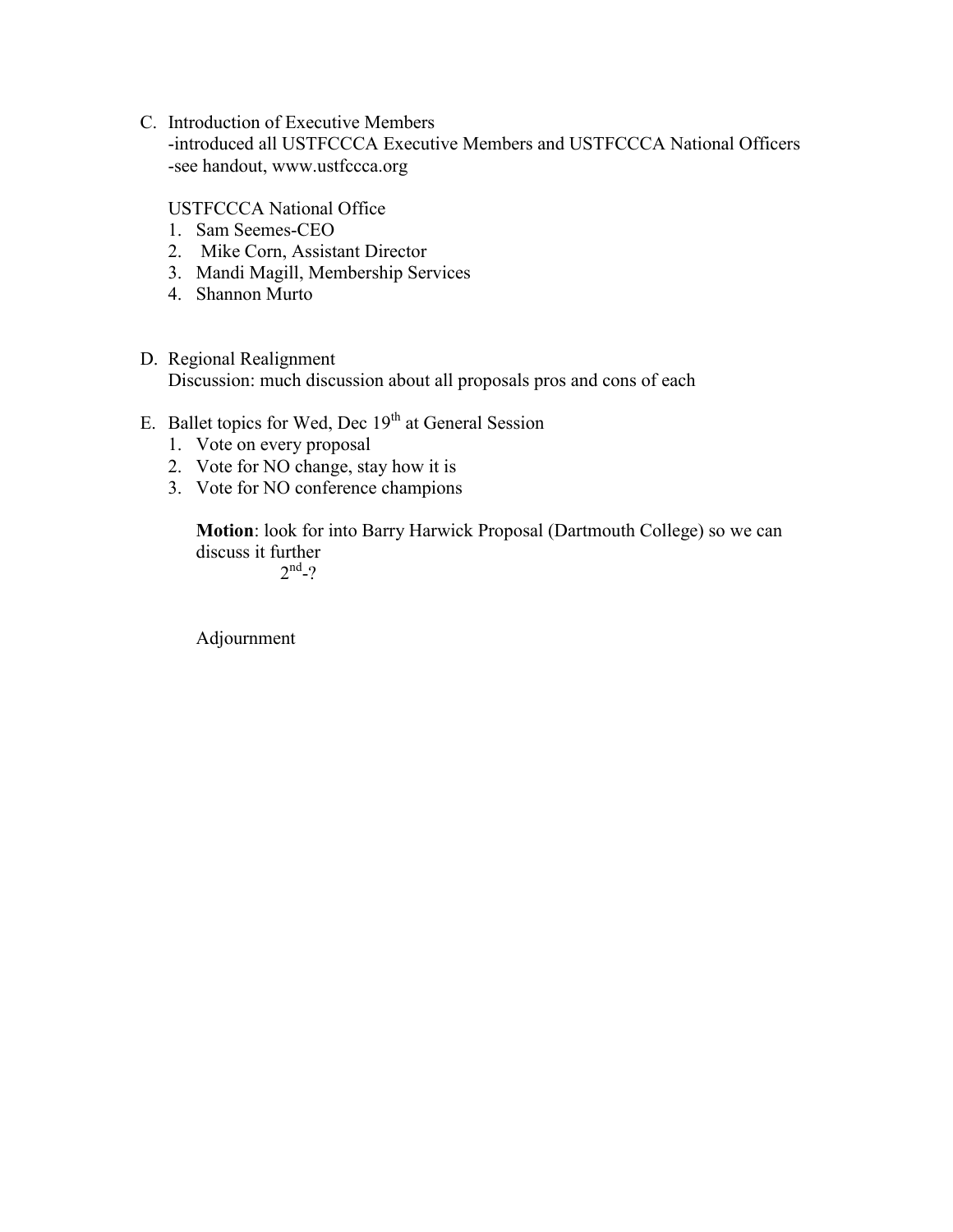USTFCCCA General Session Meeting Convention – Phoenix, Arizona December 19, 2007 4:15-6:30PM Voting Session

#### A. Welcome

- B. Barry Harwick
	- a. Four Regions remain the same
	- b. Entry procedure for the Regional meet remains the same
	- c. After Regional Declarations close, the TF Committee will verify the number of entries in each event
	- d. Every event in every Region will start by receiving four automatic qualifiers
	- e. Every event in every Region that has more than 25 declared entries will then receive another automatic qualifier (total of 5)
	- f. Every event in every Region that has more than 30 declared entries will then receive another automatic qualifier (total of 6)
	- g. Every event in every Region will still use an "At Large pool" that starts after the last automatic qualifier and extends thru  $12<sup>th</sup>$  place

Discussion:

**Motion**: to table the super 64/16 to come back to next year's convention and that each Executive Committee member brings each to the conference level for further discussions and complete review. Being all inclusion and transparent, to come back with a complete finished/polished product to present next year.(Curtis Frye)

2<sup>nd</sup>-Dee Vochatzer

Discussion: we need to support Sam

| <b>Vote:</b> Favor | 66  |
|--------------------|-----|
| Oppose             | 207 |

Discussion:

**Motion**: have Sam speak to body **2 nd** -

| Vote: Favor | Aye  |
|-------------|------|
| Oppose      | None |